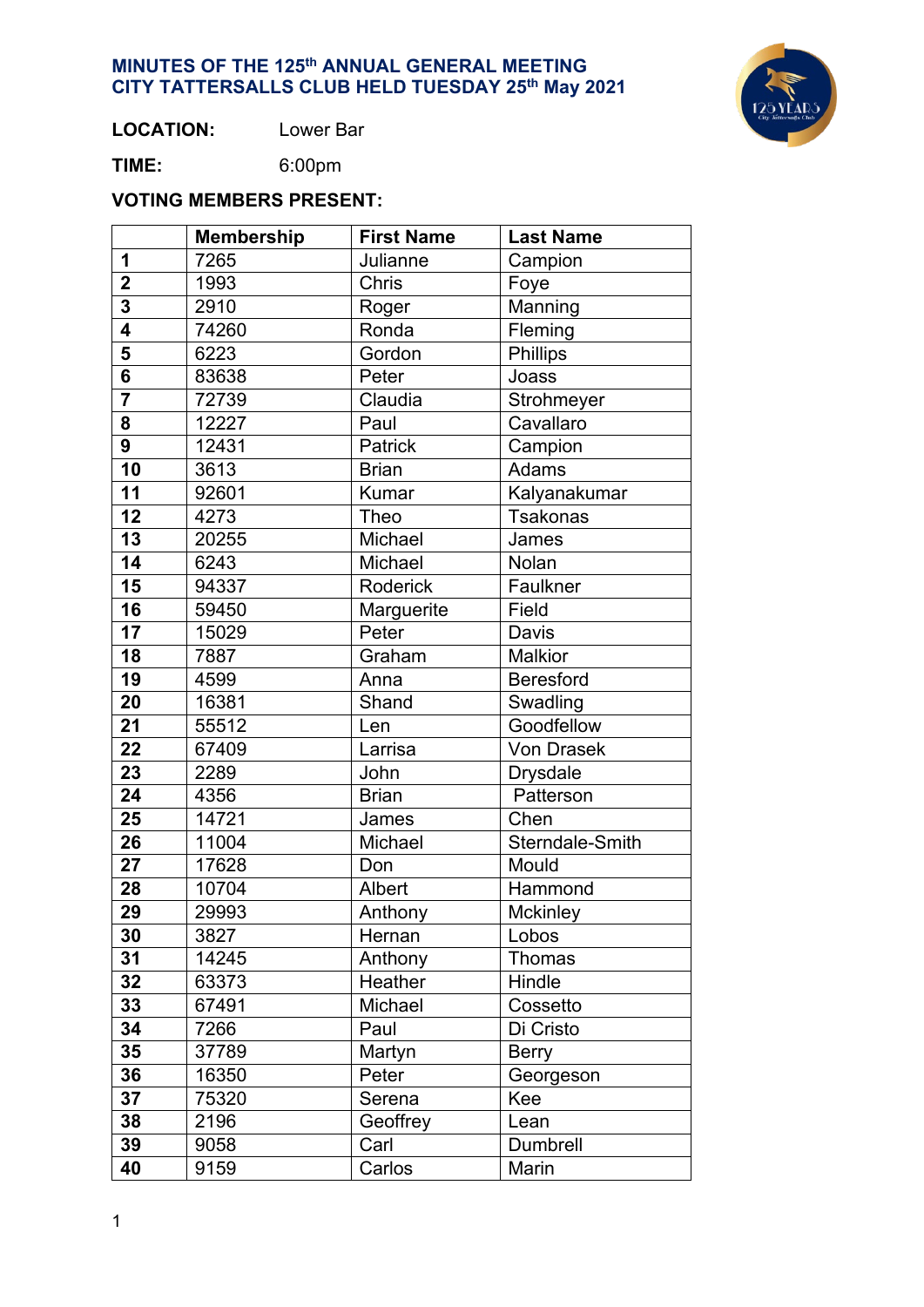

| 41 | 51196 | Thomas      | Hall  |
|----|-------|-------------|-------|
| 42 | 6562  | Nathan      | Riley |
| 43 | 20063 | <u>Ivor</u> | Rees  |

## **APOLOGIES**

|                | <b>Name</b>             | #     |
|----------------|-------------------------|-------|
| 1              | <b>Annette Niven</b>    | 77521 |
| $\overline{2}$ | Laurie Coy              | 1577  |
| 3              | <b>Kevin Smith</b>      | 286   |
| 4              | Linda Fitzhardinge      | 1313  |
| 5              | <b>Charles Anscombe</b> | 6528  |
| 6              | Diane Anscombe          | 48107 |
| $\overline{7}$ | <b>Matthew Kayrooz</b>  | 5812  |
| 8              | <b>William Hurley</b>   | 7389  |
| 9              | <b>Patrick Mcvicar</b>  | 4926  |
| 10             | <b>Robert Lowe</b>      | 1562  |
| 11             | Ray Dib                 | 6847  |
| 12             | <b>Chris Downy</b>      | 45519 |
| 13             | Jeanette Morgan         | 58124 |
| 14             | John Mogan              | 2362  |

#### **QUORUM**

The quorum at all Annual General Meetings is thirty Voting Members. With 43 members present, the Chairman confirmed a quorum and declared the meeting opened at 6:05pm

#### **WELCOME**

The Chairman welcomed all members present to the 125<sup>th</sup> Annual General Meeting and delivered a welcome to country.

#### **INTRODUCTIONS**

The Chairman advised and congratulated that Director Annette Niven has given birth to a baby.

The Chairman also noted Michael Cossetto from Bartier Perry and our Auditors KPMG are in attendance.

#### **APPROVAL OF MINUTES**

The Chairman requested that the Minutes of the 124<sup>th</sup> Annual General Meeting held on Tuesday 26<sup>th</sup> May 2020 be approved by members as tabled.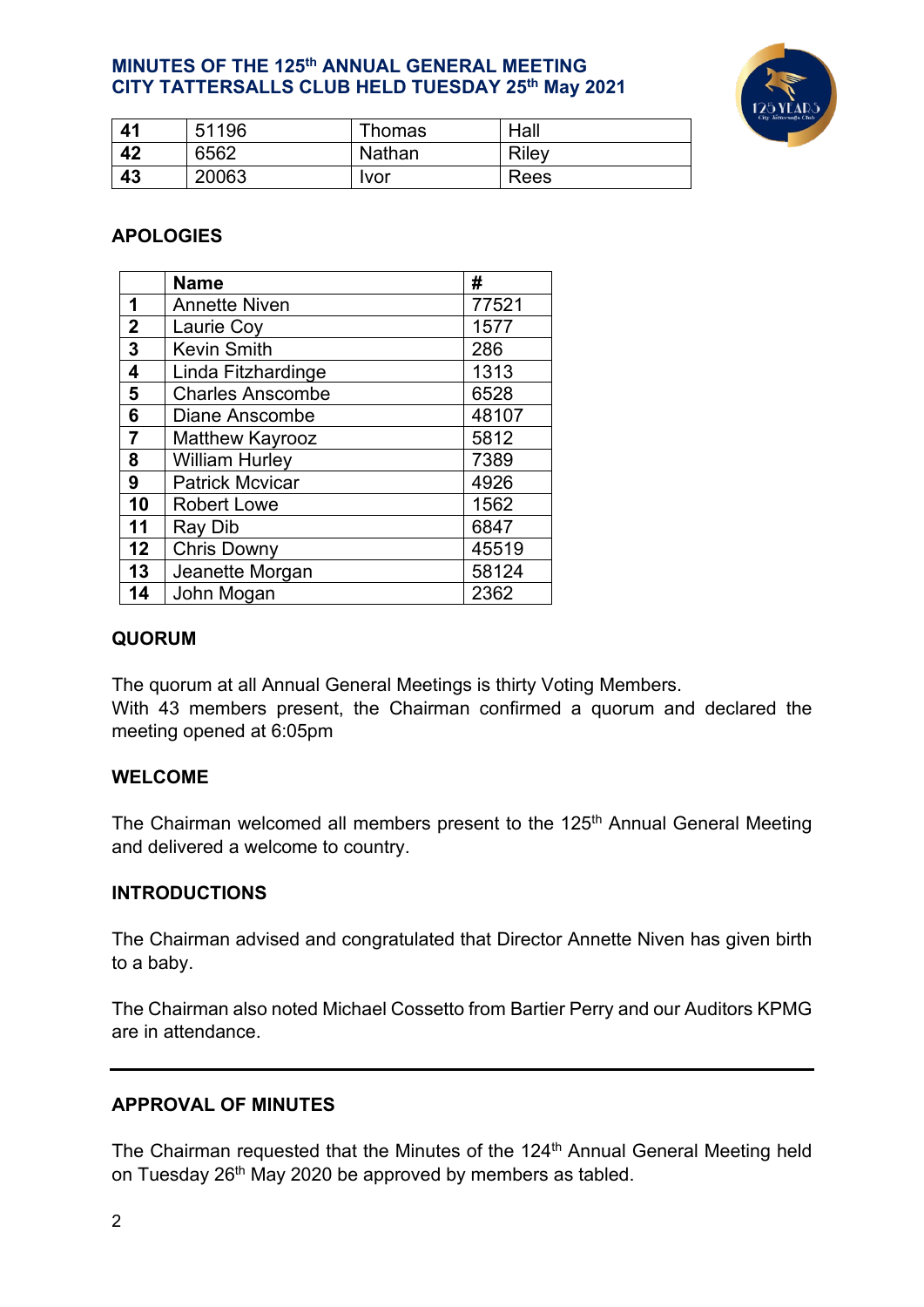

**Moved by** Peter Davis (15029) **Seconded by** Shand Swadling (16831)

### **Carried Unanimously.**

The Chairman requested that the Minutes of the Special General Meeting 1 held on Friday 31st July 2020 be approved by members as tabled.

**Moved by** Peter Davis (15029) **Seconded by** Roger Manning (2910)

### **Carried Unanimously.**

The Chairman requested that the Minutes of the Special General Meeting 2 held on Friday 31st July 2020 be approved by members as tabled.

**Moved by** Peter Davis (15029) **Seconded by** Michael Sterndale-Smith (11004)

### **Carried Unanimously.**

The Chairman requested that the Minutes of the Special General Meeting held on Monday 19<sup>th</sup> October 2020 be approved by members as tabled.

**Moved by** Peter Davis (15029) **Seconded by** Michael Sterndale-Smith (11004)

**Carried Unanimously.** 

## **ELECTION RESULTS**

The Chairman announced the results of the 2021 election of Directors under the Triennial Rule and informed members that the results have been made available on the Clubs' website.

(Copy of the Election Results is attached to these minutes)

#### **OPENING ADDRESS**

The Chairman outlined the protocols under which the meeting would be conducted.

#### **CHAIRMAN'S ADDRESS**

The Chairman addressed members highlighting "our Club will inevitably make a loss in 2020 and the imperative for the Board and Management is to control and minimise that loss".

As predicted, our Club suffered a trading loss of just over \$1.5 million. But having regard to the fact that our Club was closed for some of the year and even when open,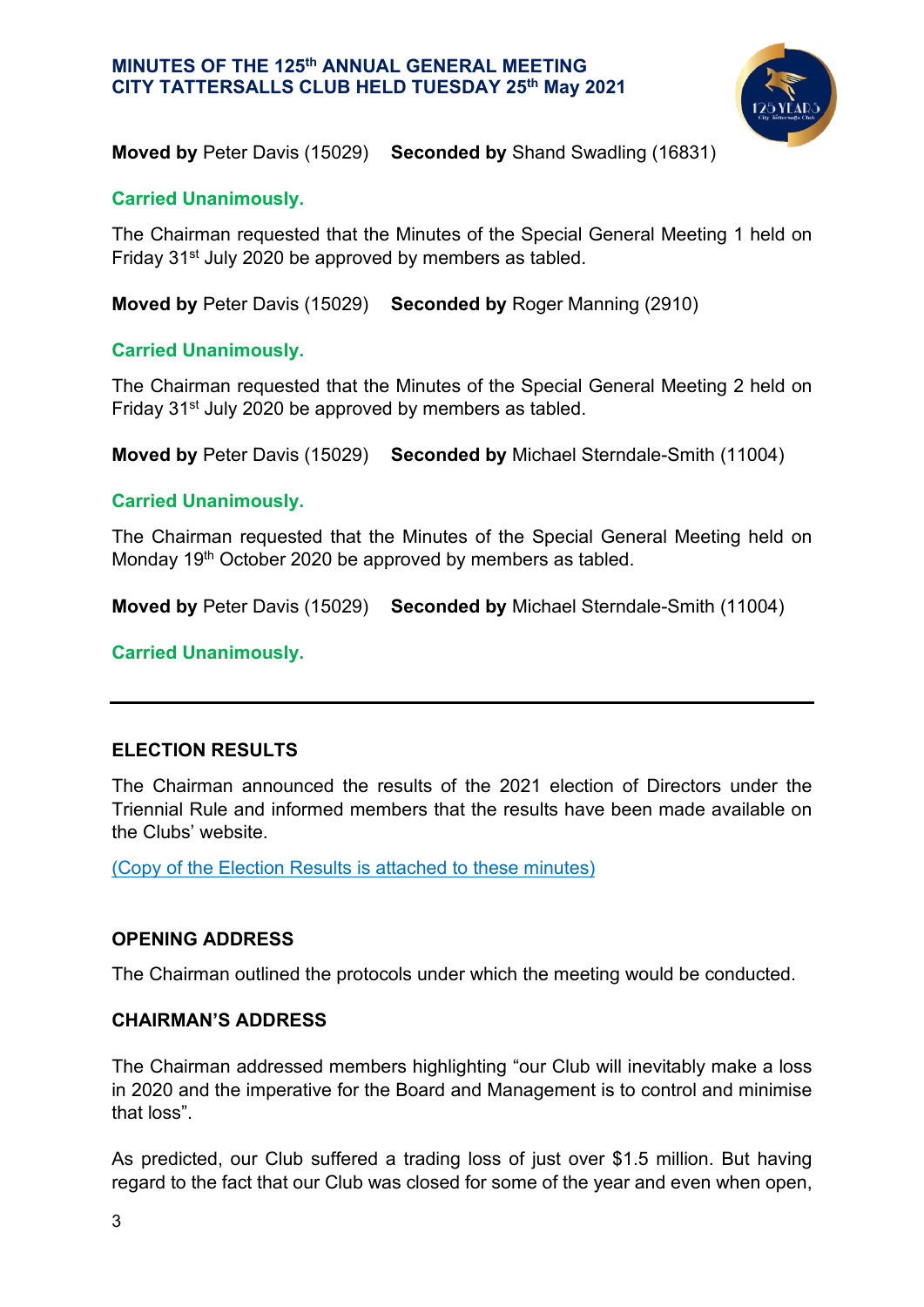

it traded in seriously compromised conditions with heavy COVID restrictions and the CBD a ghost town for much of the year.

The Chairman discussed despite the year that was due to COVID many good things were achieved in the year, against the odds:

- The celebration of our Club's  $125<sup>th</sup>$  anniversary including the publication of the anniversary book "On a Winner".
- The sound progression of our Club's journey toward the stage 2 development approval.
- The completion of the amalgamation with the Castlereagh Club and the associated acquisition of the World Gym.
- The maintenance of membership numbers with good membership satisfaction rating.
- The adaptation of Club spaces and facilities responding to the COVID restrictions.
- The hosting of wonderful community events such as Go for Broke, RUOK day and our annual Children's charity Christmas breakfast, just to name a few.

The Chairman thanked the CEO, the Board and Members for their efforts in 2020.

(A full copy of the Chairman address is attached to these minutes)

# **APPROVAL OF ANNUAL REPORT & BALANCE SHEET**

The Chairman requested that the Annual Report and Balance Sheet provided to members via the Club's website and through the Annual Report be approved as tabled and called for a mover and seconder.

**Resolution:** For the members to receive and approve the Annual Report, Balance Sheet and statement of accounts for the period ending 31 December 2020.

**Moved by** Len Goodfellow (55512) **Seconded by** Thomas Hall (51196)

## **Carried Unanimously**

## **APPROVAL OF AUDIT REPORT 2020**

The Chairman requested that the Audit Report be approved as tabled.

**Resolution:** For members to receive and approve the Auditor's Report received for the year ended 31 December 2020.

**Moved by** Shand Swalding (16381) **Seconded by** Michael Sterndale-Smith (1104)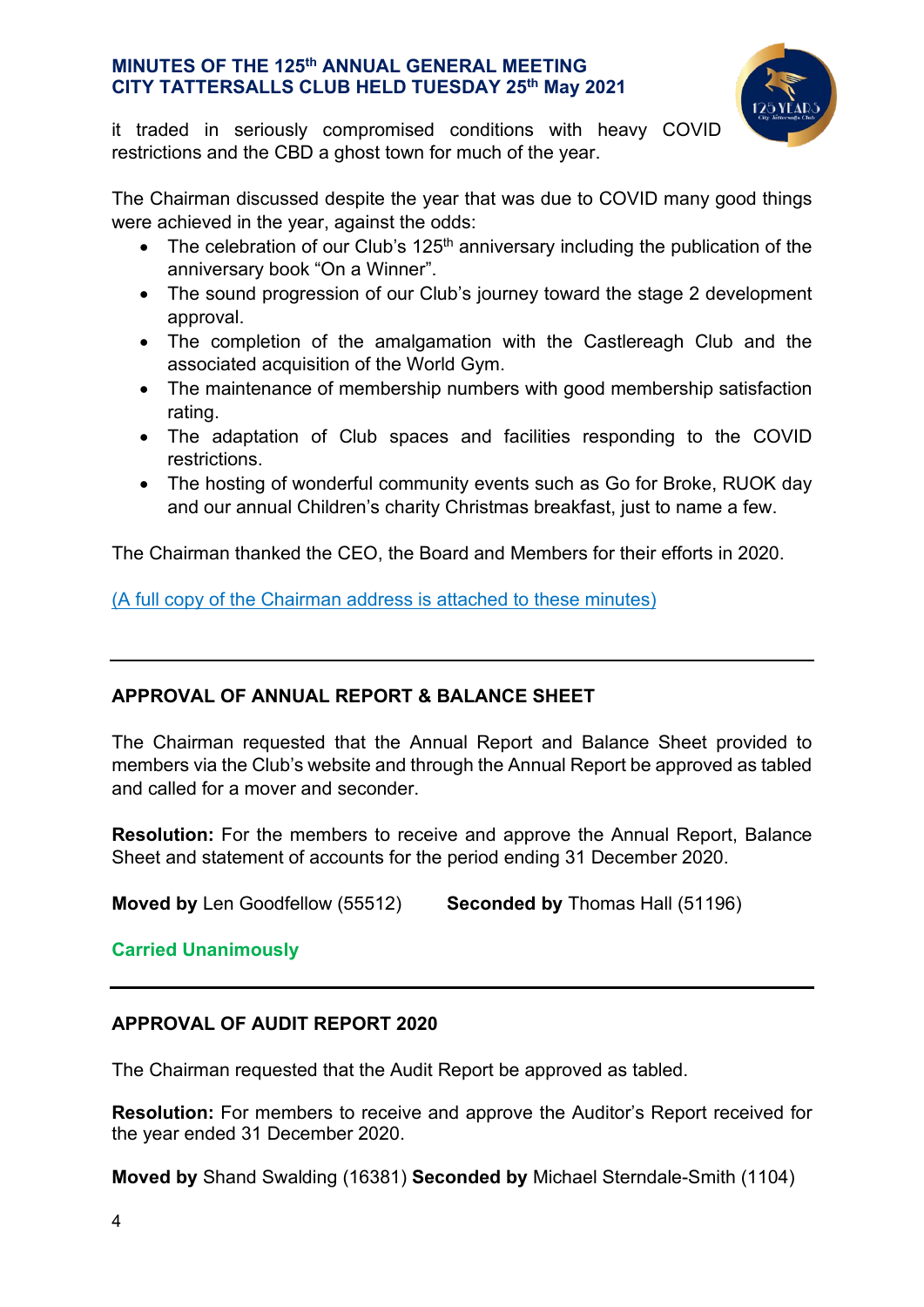

## **Carried Unanimously**

## **APPOINTMENT OF AUDITORS**

The Chairman requested that members approve KPMG as the Club's Auditors for the year ending 31 December 2021.

**Resolution:** For members to elect KPMG as the Club's Auditors for the year ending 31 December 2021.

**Moved by** Michael Sterndale-Smith (1104) **Seconded by** Roger Manning (2910)

**\_\_\_\_\_\_\_\_\_\_\_\_\_\_\_\_\_\_\_\_\_\_\_\_\_\_\_\_\_\_\_\_\_\_\_\_\_\_\_\_\_\_\_\_\_\_\_\_\_\_\_\_\_\_\_\_\_\_\_\_\_\_\_\_\_\_\_**

#### **Carried Unanimously**

### **RESOLUTIONS TO BE APPROVED BY MEMBERS**

#### **RESOLUTION 1: LIFE MEMBERSHIPS**

The Chairman put to the members to grant 128 members of the Club with 40 years continuous membership, Life Membership of City Tattersalls Club and asked for a mover and a seconder.

**Moved by** Shand Swalding (16381) **Seconded by** Brian Adams (3613)

#### **Carried Unanimously**

The Chairman thanked the members for the approval and congratulated the new life members of the Club.

(A copy of the listing of members receiving Life Membership is attached to these minutes)

#### **RESOLUTION 2 – HONORARIUM**

To approve:

(a) The payment of the following honorariums to Directors of the Club (plus the superannuation contributions payable by the Club under legislation) for services as directors of the Club from the Annual General Meeting held in 2021 until the Annual General Meeting held in 2022:

(b) Such honorariums to be paid on a pro-rata basis if a Director only holds office for part of the term.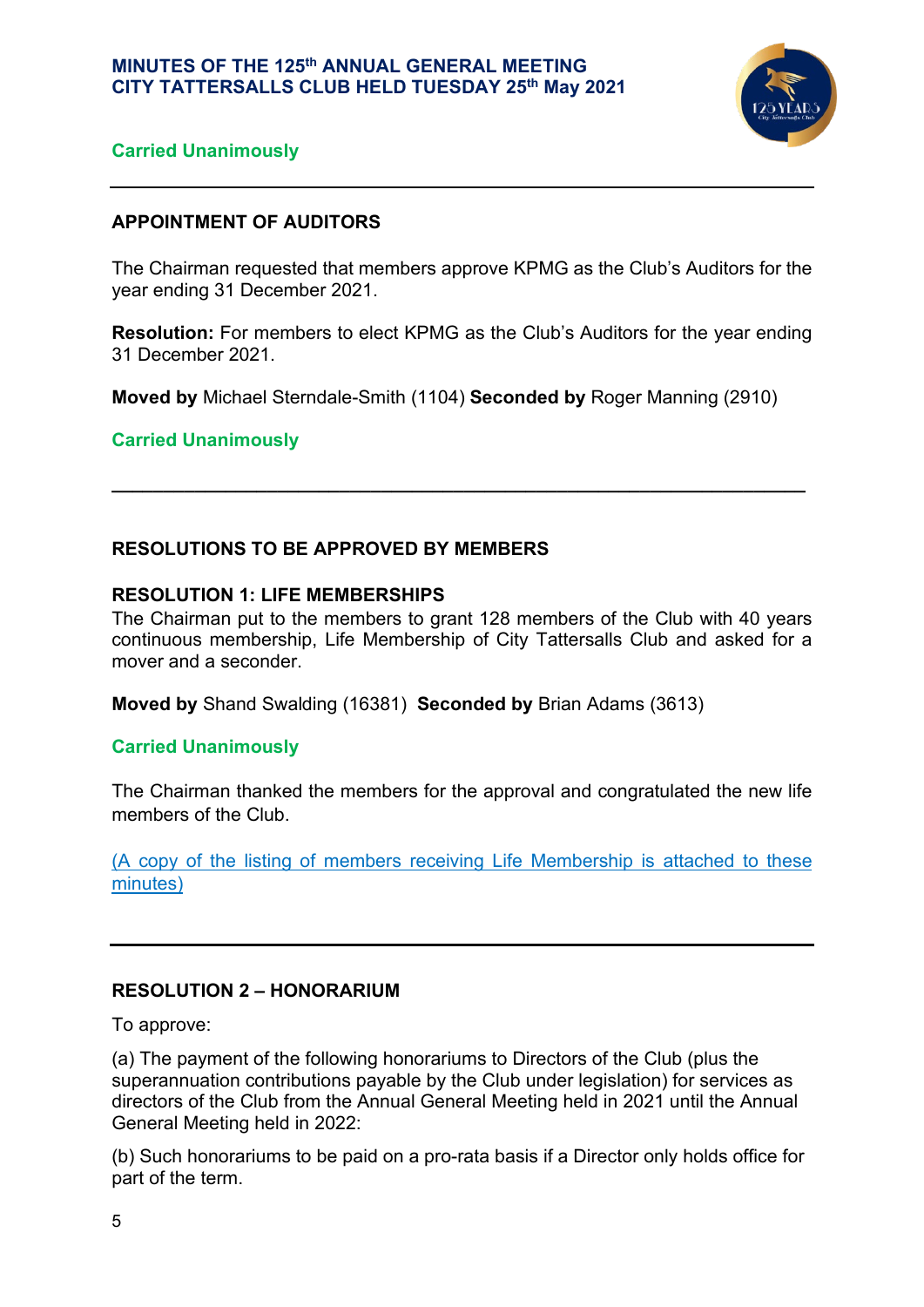

(c) The Members acknowledge that the benefits in (a) above are not available to Members generally, but only for those who are Directors of the Club.

**Moved by** Michael Sterndale-Smith (1104) **Seconded by** James Chen (14721)

## **Carried Unanimously**

## **RESOLUTION 3 – EXPENSES**

That the Members hereby approve:

(a) the payment or reimbursement by the Club of the following benefits to the Directors to support them in the performance of their office and duties:

- reasonable food and refreshments; parking; and communication and information technology;
- director education and training (including memberships) in connection with representation of the Club, or attendances (including with partner, where the Board deems appropriate) at events, professional conferences and seminars, or on study tours (including where the Board deems appropriate, internationally;
- reimbursement of out-of-pocket expenses reasonably incurred by a director in travelling between his or her usual residence or a place of work and the Club's premises for the purposes of attending any meeting of the Board or a Board Committee (including taxi fares and where appropriate and the circumstances permit, reimbursement for motor vehicle use on a mileage basis at the rates approved from time to time by the Australian Taxation Office as reasonable for taxation purposes; air fares; and overnight accommodation and associated expenses);

(b) The Members acknowledge that the benefits in (a) above are not available to members generally, but only for those who are Directors of the Club.

**Moved by** Brian Adams (3613) **Seconded by** Michael James (20255)

## **Carried Unanimously**

## **RESOLUTION 4 – RULE CHANGES**

That the members approve to amend the Club Rules as set out in the 'City Tattersall's Club - Proposed Changes to Club Rules 2021' document provided to Voting Members with the 'Notice of Annual General Meeting' to be considered at the Annual General Meeting held on 25 May 2021.

**Electronic Ballot** – It is proposed to allow members to be able to elect a director by way of electronic ballot, in line with the advancements in technology and democratic practices around the world.

**Silver Members** – It is proposed to remove the class of Silver Member to streamline the classes of membership available. The remaining membership classes will be: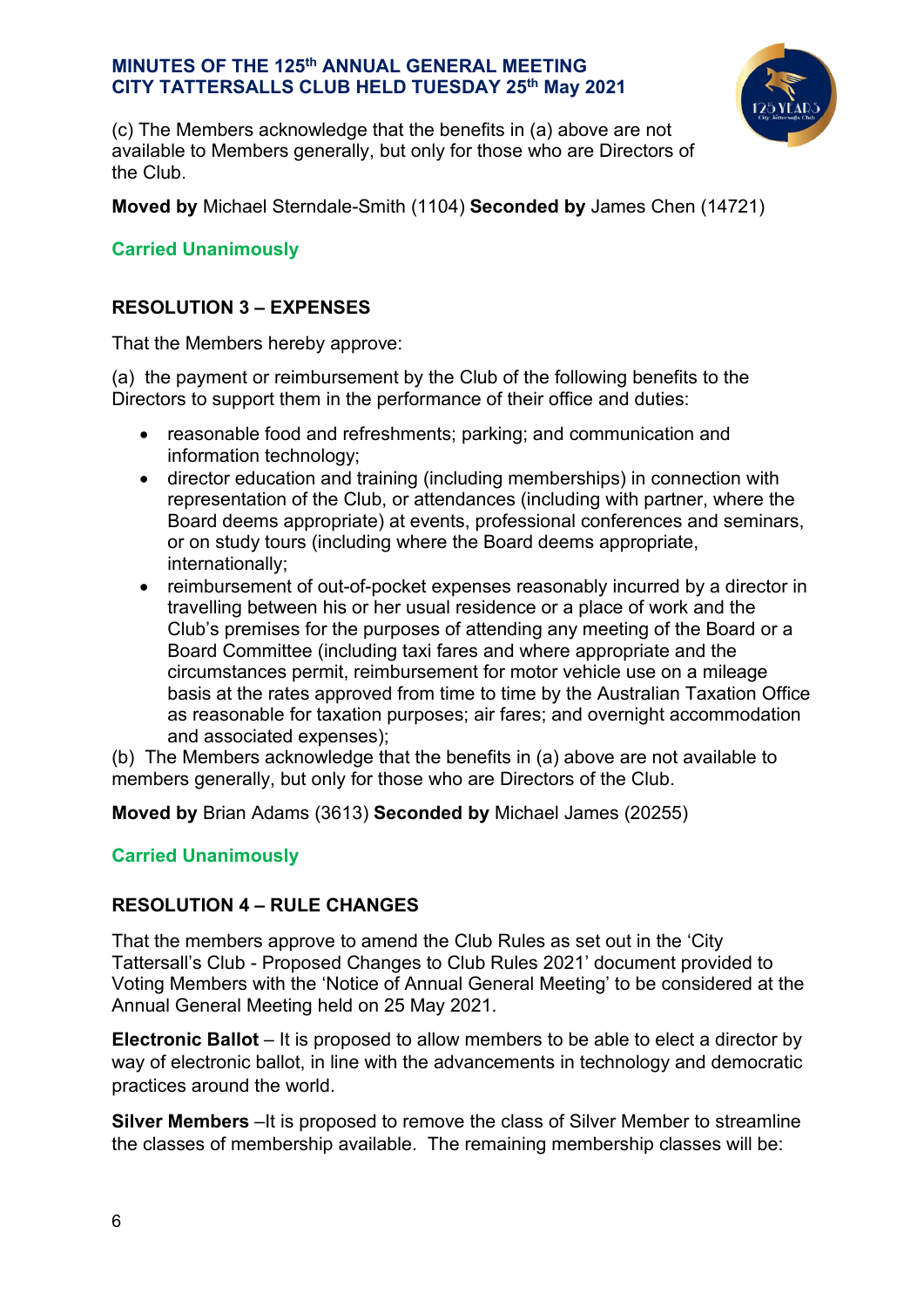

Gold Member, Social Member, Life Member, Provisional Member, Honorary Member, Junior Member or Temporary Member.

**Perpetual Members –** It is proposed to allow the Board to offer a category of membership called 'Perpetual Member'. This is not a separate class of membership, but rather a combination of membership classes which would allow a person to become:

- a Junior Member for such period of time until they become a Gold Member under clause 39A.5 of the Club Rules, and then remain a Gold Member until such time as they become a Life Member under clause 37.1(c) of the Club Rules; or
- a Gold Member until such time as they become a Life Member under clause 37.1(c) of the Club Rules

**Meetings of Members** – It is proposed to amend clause 21.1 of the Club Rules to clarify that meetings of members can be held at any two or more venues linked together by any technology which allows members to listen and to be heard. The wording used is more consistent with the wording used in constitutions currently being adopted by modern registered clubs.

**Resignation of Members** – It is proposed to amend clause 50 of the Club Rules to assist members to resign their membership without the need to display their names.

Member Michael Nolan raised a question about the document 'City Tattersall's Club - Proposed Changes to Club Rules 2021' document provided to Members and whether it properly set out the proposed changes to enable members to properly consider the resolution.

After some discussion, the Chairman requested that members vote on the resolution and if any members considered that he/she had not been given the opportunity to property consider it, he/she could vote against the motion.

**Moved by** Shand Swadling (16381) **Seconded by** Brian Adams (3613)

# **Carried Unanimously**

# **RESOLUTION 5 -- FITNESS CENTRE MEMBERSHIPS**

To approve complimentary Gym fees for their services provided to the Fitness Centre.

- Charles Anscombe
- Brian Hallett
- Brian Adams
- Matthew Kayrooz
- John Lawler
- Patrick McVicar
- Anthony Russo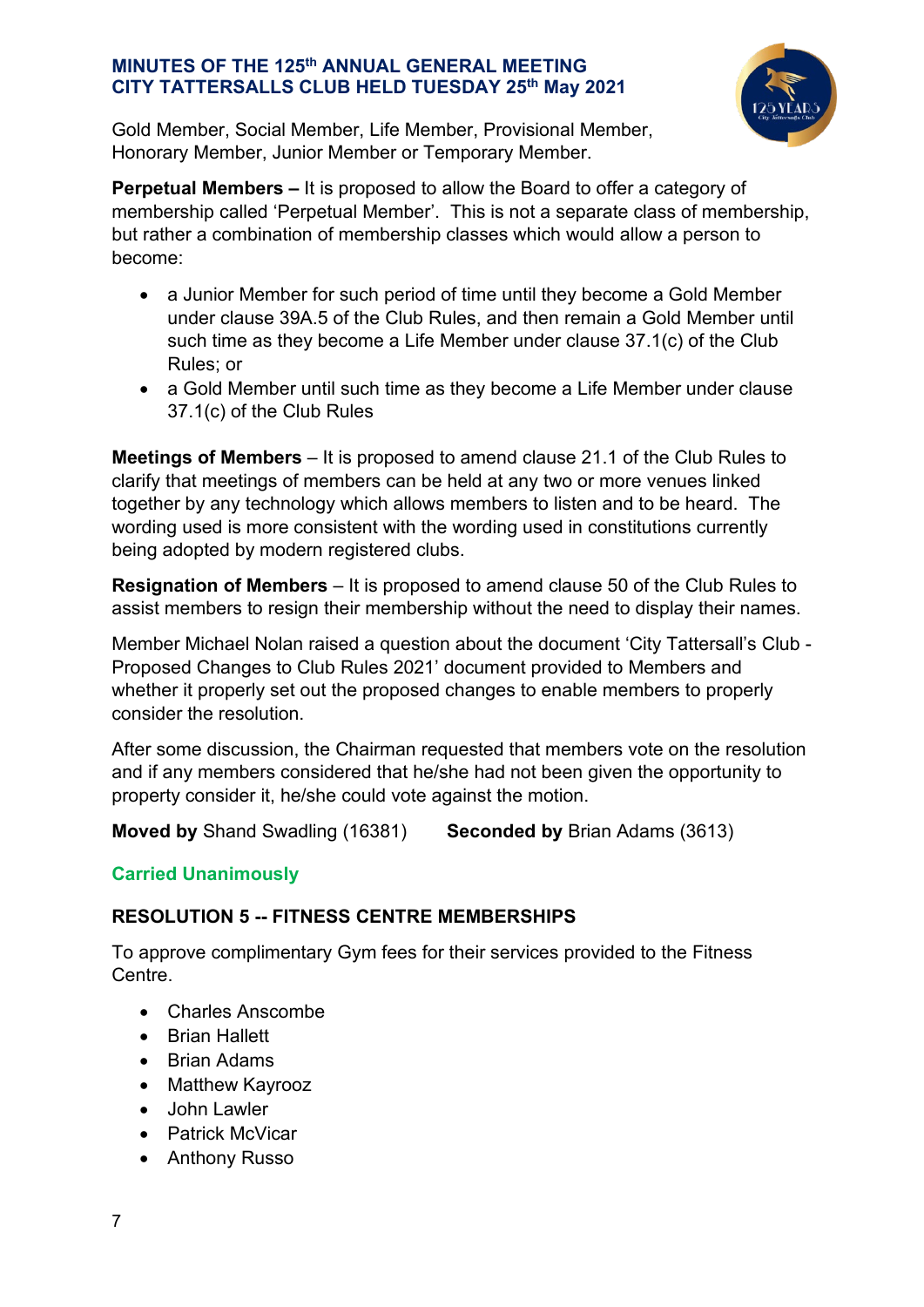

**Moved by** Roger Manning (2910) **Seconded by** Shand Swalding (16381)

## **Carried Unanimously**

## **MATTERS FOR DISCUSSION AND FINANCIAL QUESTIONS**

There was one (1) letter highlighting various matters for discussion received from

• Mr Michael Nolan.

There was two (2) letters highlighting various financial questions received from

- Mr John McCreanor
- Michael Nolan

The CEO addressed the questions raised by Mr John McCreanor and by Mr. Nolan via a written response, which was included in the presentation to all members.

**\_\_\_\_\_\_\_\_\_\_\_\_\_\_\_\_\_\_\_\_\_\_\_\_\_\_\_\_\_\_\_\_\_\_\_\_\_\_\_\_\_\_\_\_\_\_\_\_\_\_\_\_\_\_\_\_\_\_\_\_\_\_\_\_\_\_\_**

A Copy of the CEO's response are attached to these Minutes.

## **CEO REPORT**

The Chief Executive Officer presented his report to members in line with requirements under the CTC Rules.

Hard copies of the CEO's presentation were issued to all members present a copy of such presentation was uploaded to the website.

(A copy of the CEO's Presentation is attached to these minutes)

## **FINAL QUESTIONS AND COMMENTS**

Member Claudia Strohmeyer (72739) noted the state of Segars Ballroom and questioned the status of the dance club over the development stage.

Member Don Mould (17628) noted that in planning the new clubhouse regard should be had to the views of younger members and potential members.

Member Steve Warren (4351) wanted to congratulate the Board and CEO for the way they have managed the Club in a very challenging year.